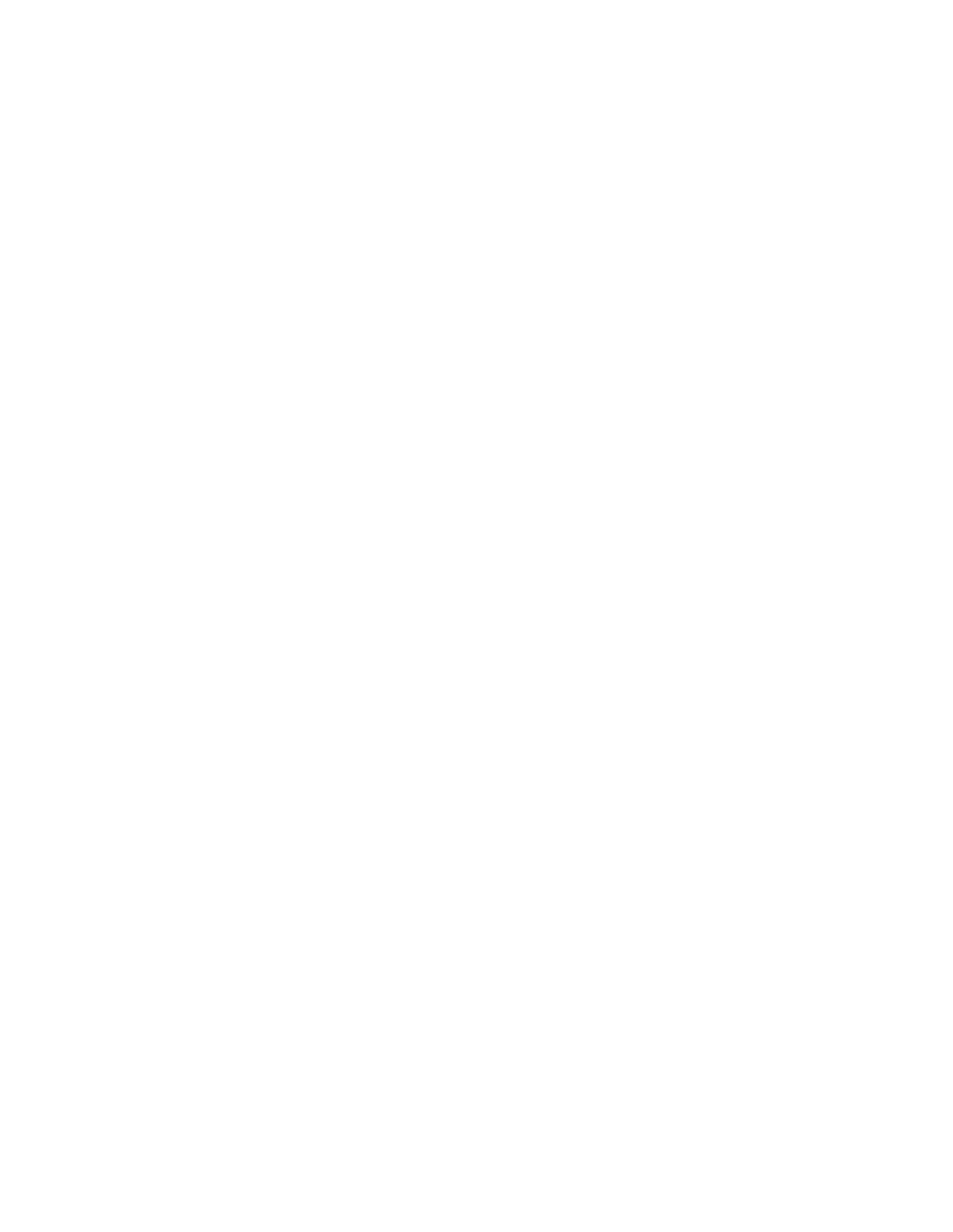## **2022 NEW MEMBER RECRUITMENT AWARD**

This form must be completed and mailed to Department Headquarters, PO Box 5057, West Fargo, ND 58078, before May 24, 2022 or faxed to 701-293-9951. Forms received after that date will not be accepted.

### **AWARDS AVAILABLE FOR MEMBER RECRUITMENT**

- **Regional Recruiter of the Year** (by Post Size Categories) 4 new member recruiters in each region who signed up the highest number of new members with a minimum of 5 will receive a special designed cap pin.
- **Department Recruiter of the Year**  One individual selected from the Regional winners who signed up the most new members will receive travel allowance to the Dept Convention in Dickinson to include round-trip mileage, one night hotel accommodations and honored. They will also receive a plaque from National and their name will be entered in the National competition for a chance to win a trip to the National Convention.
- **Gold Division Membership**  Department award given to any recruiter who signs up 25 new members. They will receive a Gold Division Baseball Cap and Membership Shirt and Fleece Jacket.
- **Gold Platoon Membership**  Department award given to any recruiter who signs up 15 new members. They will receive a Gold Platoon Baseball Cap and Membership Shirt.
- **Gold Squadron Membership**  Department award given to any recruiter who signs up 5 new members. They will receive a Gold Squadron Baseball Cap.

## **NEW 2022 MEMBER RECRUITER CERTIFICATION**

All new members must be enrolled by May 10th and their membership mailed to Department Headquarters by May 24th to qualify. A NEW MEMBER is defined as any member signed into The American Legion for 2022 that was not a member of The American Legion for the 2021 membership year. Therefore, reinstated members, who last paid dues in 2020 or earlier, are considered NEW MEMBERS.\*\***You MUST include a list of names of new members recruited for each recruiter being certified for an award**!!!!!

| Recruiter's Name              | Complete Address and Phone Number | **No. of New 2022 Members       |  |  |  |
|-------------------------------|-----------------------------------|---------------------------------|--|--|--|
|                               |                                   | Min. 5 to qualify - attach list |  |  |  |
|                               |                                   |                                 |  |  |  |
|                               |                                   |                                 |  |  |  |
|                               |                                   |                                 |  |  |  |
|                               |                                   |                                 |  |  |  |
|                               |                                   |                                 |  |  |  |
| Name of Post Officer & Post # |                                   | Title                           |  |  |  |
|                               |                                   |                                 |  |  |  |
| Address:                      |                                   |                                 |  |  |  |
|                               |                                   |                                 |  |  |  |
|                               |                                   |                                 |  |  |  |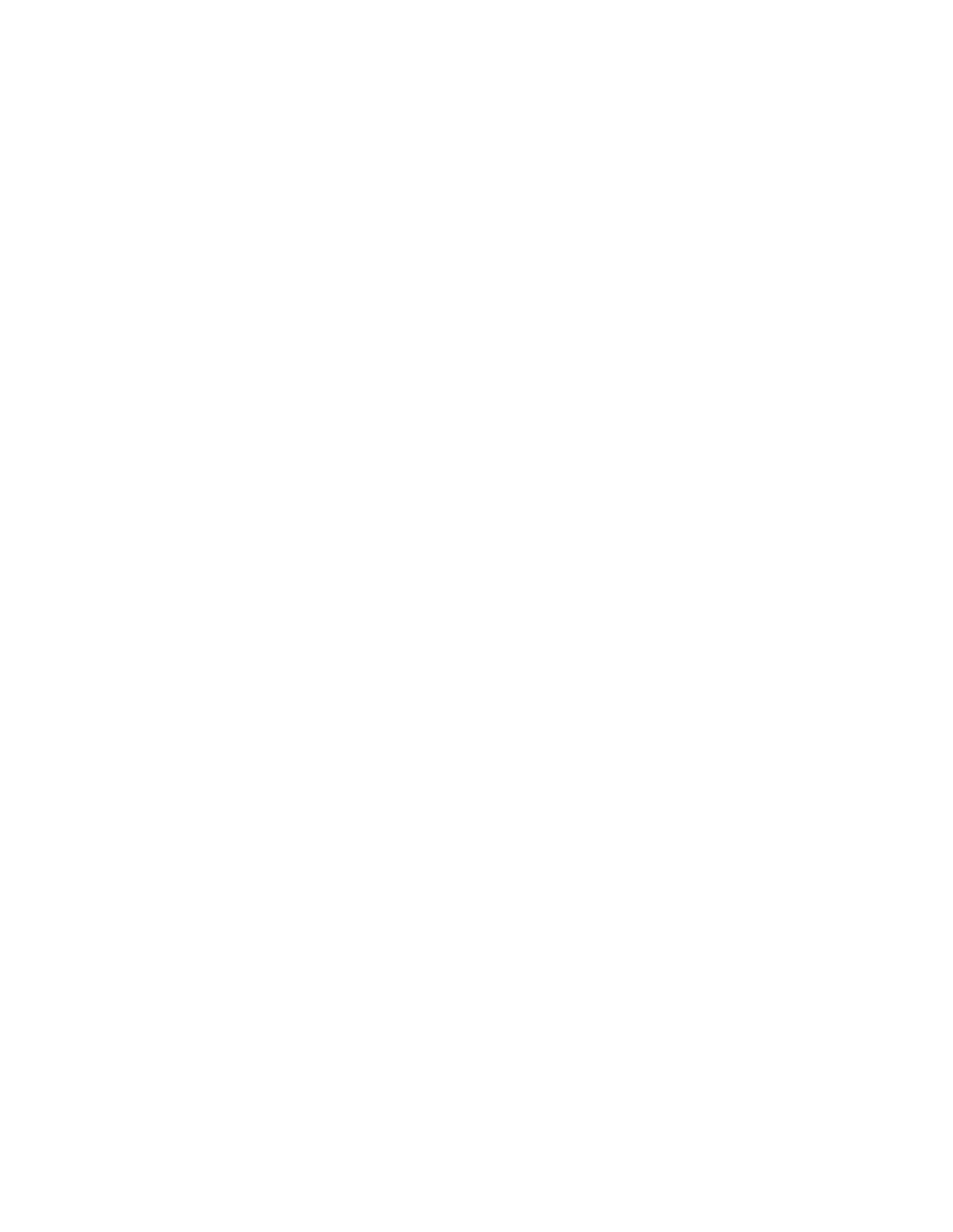### **DEPARTMENT PREPARES TO ESTABLISH 2023 MEMBERSHIP PLAN**

**Again this year, we are forwarding the below questionnaire and asking that the Post Adjutant, and Membership Chairman get together with others from their post to complete and return this form. The information provided will be used, with other factors, in setting post membership goals.**

**Keeping in mind that the goal for the Department will be set by National Headquarters for the 2023 membership year at approximately 12,000, we ask that you consider a membership goal that is attainable and yet challenging. If every post requests goals that are below that of the previous year, we will have a difficult time reaching our National Goal.**

**We use the following factors when establishing membership goals:**

**Losses to the post due to deaths and transfers-out;**

**Gains to the post through the Direct Membership Solicitation Program and transfers-in; Veteran population in county area compared to membership enrollment; National's Goal set for the Department.**

**In order for us to use the requested information in setting your 2023 Membership Goal, we MUST have your completed questionnaire returned to our office by May15th. Again last year less than half of the posts returned the form. If we do not get the form in time, we will set goals the best we can.**

------------------- -- -------Detach here and mail -------------------------------

### **2023 MEMBERSHIP GOAL QUESTIONNAIRE**

**(Please Complete and Return or fax to Department Headquarters to 701-293-9951 by May30th)**

**POST NUMBER \_\_\_\_\_\_\_\_\_\_\_\_\_\_\_\_\_\_\_\_\_\_\_ LOCATED AT \_\_\_\_\_\_\_\_\_\_\_\_\_\_\_\_\_\_\_\_\_\_\_\_\_\_\_\_\_\_\_\_\_\_\_\_\_**

**NUMBER OF MEMBERS DURING THE PERIOD 1 JUNE 2021 - 30 MAY 2022 WHO DIED: BEFORE 2022 DUES WERE PAID \_\_\_\_\_\_\_\_\_\_\_\_\_ AFTER 2022 DUES WERE PAID \_\_\_\_\_\_\_\_\_\_\_\_\_\_\_**

**NUMBER OF 2022 PAID MEMBERS TRANSFERRED OUT DURING SAME PERIOD \_\_\_\_\_\_\_\_\_\_\_\_**

**TOTAL 2023 MEMBERSHIP YOU FEEL YOUR POST IS CAPABLE OF ATTAINING \_\_\_\_\_\_\_\_\_\_\_\_**

**REMARKS AND/OR COMMENTS THAT YOU WOULD LIKE TO ADD TOWARDS THE ESTABLISH-MENT OF THE DEPARTMENT'S 2023 MEMBERSHIP PLAN:**

 $\mathcal{L} = \{ \mathcal{L} \mathcal{L} \mathcal{L} \mathcal{L} \mathcal{L} \mathcal{L} \mathcal{L} \mathcal{L} \mathcal{L} \mathcal{L} \mathcal{L} \mathcal{L} \mathcal{L} \mathcal{L} \mathcal{L} \mathcal{L} \mathcal{L} \mathcal{L} \mathcal{L} \mathcal{L} \mathcal{L} \mathcal{L} \mathcal{L} \mathcal{L} \mathcal{L} \mathcal{L} \mathcal{L} \mathcal{L} \mathcal{L} \mathcal{L} \mathcal{L} \mathcal{L} \mathcal{L} \mathcal{L} \mathcal{L} \$ 

**SIGNED \_\_\_\_\_\_\_\_\_\_\_\_\_\_\_\_\_\_\_\_\_\_\_\_\_\_\_\_\_\_\_\_\_\_\_\_\_\_\_\_\_\_\_\_\_\_\_\_\_\_\_\_\_\_\_\_\_\_\_\_\_\_\_\_\_\_\_\_\_\_\_\_\_\_\_\_\_\_\_\_\_\_\_\_**

**TITLE** 

**NOTE: Please be sure that only one copy of this form is sent in before the May 30th deadline.**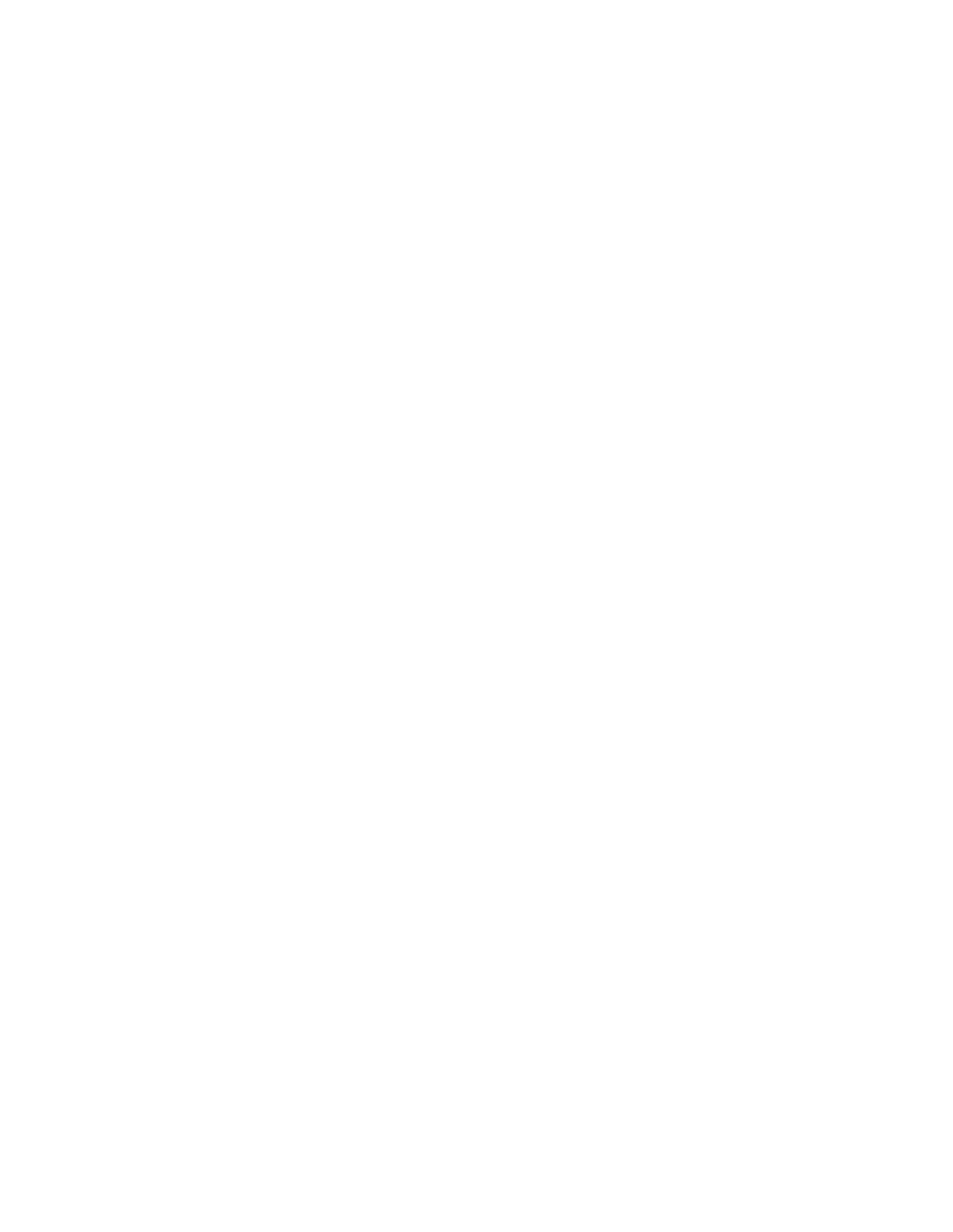**REMINDER: Please make your hotel reservations by June 1st. Reservations made after June 1st will not receive the American Legion group rate of \$109 per night. Please call the Roosevelt Grand Dakota Lodge at 701-483-5600 to make your room reservation.** 

| <b>Advanced Department Convention Banquet Ticket Order Form</b>                                                                                                                                                                                                                                                                                                  |    |  |  |  |  |  |  |  |  |  |
|------------------------------------------------------------------------------------------------------------------------------------------------------------------------------------------------------------------------------------------------------------------------------------------------------------------------------------------------------------------|----|--|--|--|--|--|--|--|--|--|
| Please reserve the following tickets for (Legionnaire's Name)                                                                                                                                                                                                                                                                                                    |    |  |  |  |  |  |  |  |  |  |
| Under Post # ______ in District # _______ Located in ___________________________                                                                                                                                                                                                                                                                                 |    |  |  |  |  |  |  |  |  |  |
| June 1st is the cutoff for the \$30 Advanced Banquet Ticket Price                                                                                                                                                                                                                                                                                                |    |  |  |  |  |  |  |  |  |  |
| <b>Tender Beef Tips</b>                                                                                                                                                                                                                                                                                                                                          |    |  |  |  |  |  |  |  |  |  |
|                                                                                                                                                                                                                                                                                                                                                                  |    |  |  |  |  |  |  |  |  |  |
| After June 1st the ticket price is \$35.                                                                                                                                                                                                                                                                                                                         |    |  |  |  |  |  |  |  |  |  |
| <b>TOTAL PAYMENT SUBMITTED:</b>                                                                                                                                                                                                                                                                                                                                  | \$ |  |  |  |  |  |  |  |  |  |
| Note: The Advanced Ticket Price of \$30 is for all tickets purchased by June 1st. The ticket price increases to \$35<br>after June 1st and must be received by the Department no later than June 16th otherwise tickets can be purchased at<br>the registration desk. A limited number of tickets are available and are sold on a first come first served basis. |    |  |  |  |  |  |  |  |  |  |
| Make Checks Payable to American Legion Department of ND                                                                                                                                                                                                                                                                                                          |    |  |  |  |  |  |  |  |  |  |
| Mail Payment to: American Legion Dept of ND, 405 Main Ave W #4A, West Fargo, ND 58078                                                                                                                                                                                                                                                                            |    |  |  |  |  |  |  |  |  |  |
|                                                                                                                                                                                                                                                                                                                                                                  |    |  |  |  |  |  |  |  |  |  |
| <b>Advanced Department Convention Banquet Ticket Order Form</b>                                                                                                                                                                                                                                                                                                  |    |  |  |  |  |  |  |  |  |  |
|                                                                                                                                                                                                                                                                                                                                                                  |    |  |  |  |  |  |  |  |  |  |
|                                                                                                                                                                                                                                                                                                                                                                  |    |  |  |  |  |  |  |  |  |  |
|                                                                                                                                                                                                                                                                                                                                                                  |    |  |  |  |  |  |  |  |  |  |
| <u>June 1st is the cutoff for the \$30</u> Advanced Banquet Ticket Price                                                                                                                                                                                                                                                                                         |    |  |  |  |  |  |  |  |  |  |
| <b>Tender Beef Tips</b>                                                                                                                                                                                                                                                                                                                                          |    |  |  |  |  |  |  |  |  |  |
| After June 1st the ticket price is \$35.                                                                                                                                                                                                                                                                                                                         |    |  |  |  |  |  |  |  |  |  |
| <b>TOTAL PAYMENT SUBMITTED:</b>                                                                                                                                                                                                                                                                                                                                  | Ś  |  |  |  |  |  |  |  |  |  |
| Note: The Advanced Ticket Price of \$30 is for all tickets purchased by June 1st. The ticket price increases to \$35<br>after June 1st and must be received by the Department no later than June 16th otherwise tickets can be purchased at<br>the registration desk. A limited number of tickets are available and are sold on a first come first served basis. |    |  |  |  |  |  |  |  |  |  |
| <b>Make Checks Payable to</b> American Legion Department of ND                                                                                                                                                                                                                                                                                                   |    |  |  |  |  |  |  |  |  |  |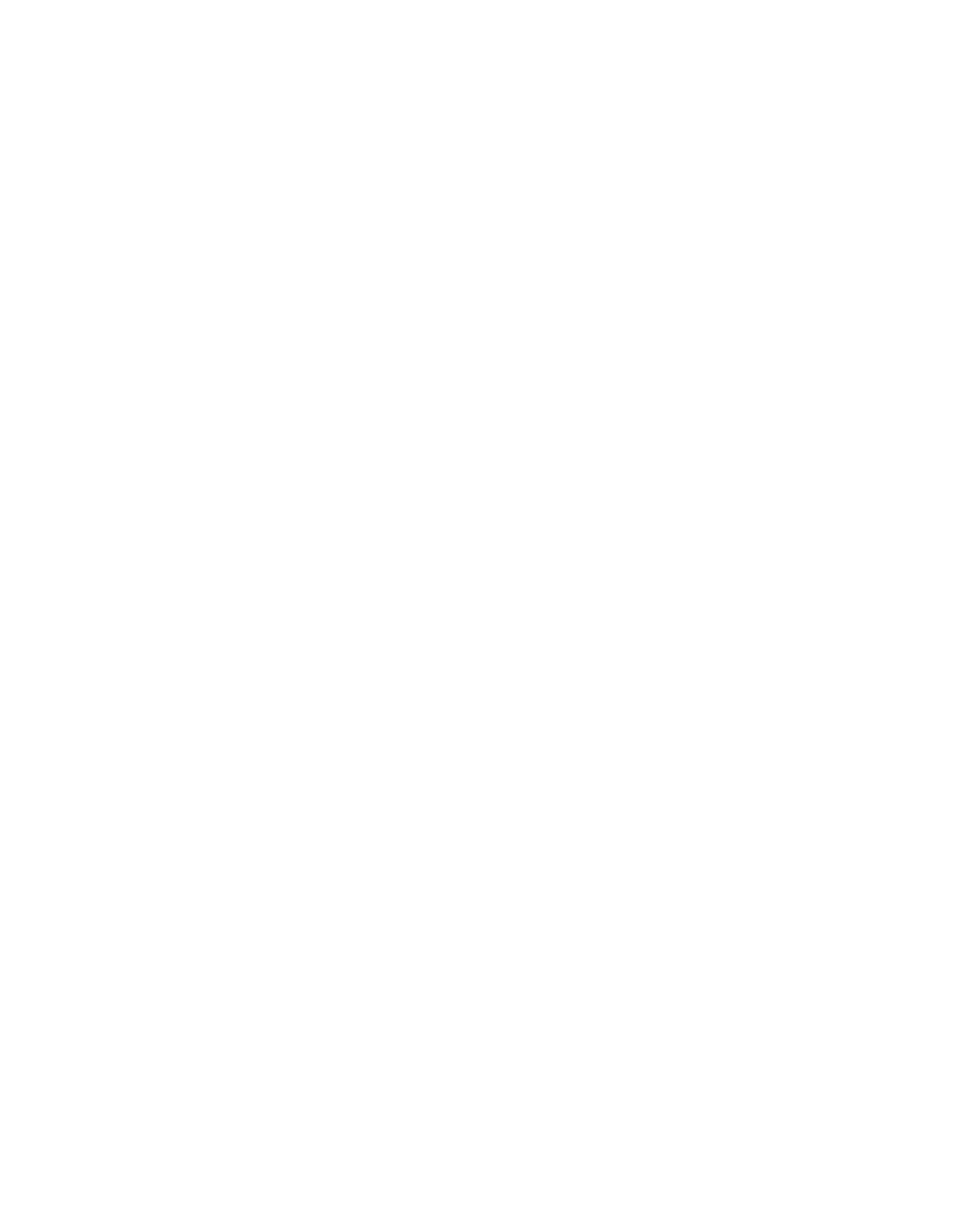### **American Legion Department of North Dakota 2022 Membership Totals as of 4/11/22 April 100% Target**

#### **District 1**

**District 2 District 10** 

| Post                  | <b>Location</b>                  | <b>Mbrs</b> | <b>Total Goal Target</b> |     | Prev<br>YrPd | $%$ of<br>Goal | <b>Post</b>           | Location                    | <b>Mbrs</b>    |             | Total Goal Target Prev | YrPd           | $%$ of<br>Goal  | Post               | <b>Location</b>        | <b>Mbrs</b>   | Total Goal Target Prev |     | YrPd          | % of Goal  |
|-----------------------|----------------------------------|-------------|--------------------------|-----|--------------|----------------|-----------------------|-----------------------------|----------------|-------------|------------------------|----------------|-----------------|--------------------|------------------------|---------------|------------------------|-----|---------------|------------|
| ND-0111 Binford       |                                  | 6           | 8                        | 8   |              | 75.00%         | ID-0237 Adams         |                             | 23             | 27          | 27                     | 25             | 85.19%          |                    | ND-0128 Abercrombie    | 14            | 17                     | 17  | 16            | 82.35%     |
| <b>ND-0010</b>        | Buffalo                          | 46          | 48                       | 48  | 48           | 95.83%         | JD-0016 Aneta         |                             | 18             | 19          | 19                     | 19             | 94.74%          |                    | ND-0294 Cayuga         | 9             | 11                     | 11  | 10            | 81.82%     |
| ND-0172 Buxton        |                                  | 14          | 15                       | 15  | 14           | 93.33%         |                       | ND-0011 Cavalier            | 88             | 87          | 87                     | 87             | $101.15\% / \#$ |                    | ND-0038 Cogswell       | 16            | 19                     | 19  | 18            | 84.21%     |
|                       | ND-0015 Casselton                | 50          | 51                       | 51  | 49           | 98.04%         | ND-0107 Crystal       |                             | 41             | 48          | 48                     | 47             | 85.42%          |                    | <b>ND-0146 Edgeley</b> | 51            | 47                     | 47  | 45            | 108.51%/#* |
|                       | ND-0143 Cooperstown              | 52          | 56                       | 56  | 55           | 92.86%         | ND-0159 Drayton       |                             | 17             | 22          | 22                     | 21             | 77.27%          |                    | ND-0137 Ellendale      | 54            | 60                     | 60  | 58            | 90.00%     |
| VD-0149 Dazey         |                                  | 15          | 18                       | 18  | 17           | 83.33%         |                       | ND-0156 Edinburg            | 40             | 46          | 46                     | 45             | 86.96%          |                    | ND-0106 Fairmount      | 32            | 31                     | 31  | 31            | 103.23%/#* |
| <b>ND-0223</b> Erie   |                                  | 28          | 27                       | 27  | 25           | 103.70%/#      |                       | <b>JD-0274 Fordville</b>    | 18             | 25          | 25                     | 23             | 72.00%          |                    | ND-0277 Forbes         | 13            | 18                     | 18  | 17            | 72.22%     |
| <b>ND-0002</b>        | Fargo                            | 511         | 600                      | 600 | 524          | 85.17%         |                       | <b>JD-0251 Forest River</b> | 35             | 41          | 41                     | 35             | 85.37%          |                    | ND-0082 Forman         | 10            | 14                     | 14  | 13            | 71.43%     |
|                       | ND-0400 Fargo (NDSU              | 20          | 16                       | 16  | 15           | 125.00%/#      | ND-0041               | Grafton                     | 74             | 76          | 76                     | 79             | 97.37%          |                    | ND-0282 Galchutt       | 19            | 20                     | 20  | 19            | 95.00%     |
| <b>ND-0187</b>        | Fingal                           | 9           | 12                       | 12  | 10           | 75.00%         |                       | ND-0006 Grand Forks         | 298            | 435         | 435                    | 356            | 68.51%          |                    | ND-0191 Gwinner        | 77            | 80                     | 80  | 79            | 96.25%     |
| <b>ND-0013 Finley</b> |                                  | 53          | 52                       | 52  | 57           | 101.92%/#      | <b>ND-0240 Hoople</b> |                             | 17             | 18          | 18                     | 17             | 94.44%          |                    | ND-0088 Hankinson      | 65            | 75                     | 75  | 72            | 86.67%     |
|                       | ND-0210 Galesburg                | 24          | 32                       | 32  | 31           | 75.00%         | ND-0021 Lakota        |                             | 46             | 50          | 50                     | 47             | 92.00%          |                    | ND-0108 Havana         | 11            | 13                     | 13  | 13            | 84.62%     |
| ND-0132 Gardner       |                                  | 18          | 19                       | 19  | 18           | 94.74%         | ND-0157 Lankin        |                             | 64             | 68          | 68                     | 68             | 94.12%          | ND-0057 Kulm       |                        | 7             | 10                     | 10  | 9             | 70.00%     |
|                       | ND-0113 Hannaford                | 26          | 28                       | 28  | 27           | 92.86%         |                       | <b>JD-0097</b> Larimore     | 136            | 147         | 147                    | 145            | 92.52%          |                    | ND-0019 Lamoure        | 43            | 49                     | 49  | 51            | 87.76%     |
| ND-0297 Harwood       |                                  | 205         | 215                      | 215 | 215          | 95.35%         | JD-0299 Manvel        |                             | 107            | 119         | 119                    | 114            | 89.92%          |                    | ND-0084 Lidgerwood     | 62            | 65                     | 65  | 64            | 95.38%     |
| ND-0070 Hatton        |                                  | 48          | 57                       | 57  | 56           | 84.21%         | ND-0135 Mc Ville      |                             | 52             | 59          | 59                     | 58             | 88.14%          |                    | ND-0007 Lisbon         | 56            | 63                     | 63  | 62            | 88.89%     |
| <b>ND-0004</b>        | Hillsboro                        | 76          | 82                       | 82  | 81           | 92.68%         |                       | ND-0238 Michigan            | 32             | 34          | 34                     | 33             | 94.12%          |                    | ND-0148 Milnor         | 33            | 35                     | 35  | 34            | 94.29%     |
| VD-0018 Hope          |                                  | 58          | 63                       | 63  | 61           | 92.06%         | <b>ND-0201</b>        | Minto                       | 41             | 52          | 52                     | 51             | 78.85%          |                    | ND-0283 Mooreton       | 14            | 16                     | 16  | 15            | 87.50%     |
| VD-0293 Horace        |                                  | 31          | 34                       | 34  | 32           | 91.18%         |                       | ND-0227 Mountain            | 29             | 33          | 33                     | 33             | 87.88%          |                    | ND-0036 Oakes          | 119           | 132                    | 132 | 126           | 90.15%     |
| VD-0044 Hunter        |                                  | 17          | 16                       | 16  | 16           | 106.25%/#      | ND-0242 Neche         |                             | 20             | 23          | 23                     | 22             | 86.96%          |                    | ND-0215 Rutland        | 22            | 27                     | 27  | 26            | 81.48%     |
| ND-0117 Kindred       |                                  | 22          | 24                       | 24  | 23           | 91.67%         |                       | ND-0092 Northwood           | 68             | 78          | 78                     | 75             | 87.18%          |                    | ND-0221 Sheldon        | 28            | 30                     | 30  | 28            | 93.33%     |
| ND-0074 Leonard       |                                  | 14          | 16                       | 16  | 15           | 87.50%         |                       | <b>ND-0147</b> Park River   | 134            | 141         | 141                    | 140            | 95.04%          |                    | ND-0178 Verona         | 10            | 12                     | 12  | 11            | 83.33%     |
| ND-0008 Mavville      |                                  | 59          | 53                       | 53  | 59           | 111.32%/#      | ND-0182               | Pekin                       | 12             | 14          | 14                     | 13             | 85.71%          |                    | ND-0020 Wahpeton       | 156           | 180                    | 180 | 174           | 86.67%     |
| <b>ND-0083</b>        | Nome                             | 11          | 13                       | 13  | 12           | 84.62%         |                       | ND-0077 Pembina             | 51             | 57          | 57                     | 56             | 89.47%          |                    | ND-0166 Walcott        | 20            | 23                     | 23  | 22            | 86.96%     |
| VD-0154 Page          |                                  | 18          | 18                       | 18  | 17           | 100.00%/#*     |                       | ND-0247 Petersburg          | 34             | 36          | 36                     | 35             | 94.44%          |                    | ND-0153 Wyndmere       | 53            | 56                     | 56  | 54            | 94.64%     |
| ND-0093 Portland      |                                  | 65          | 69                       | 69  | 68           | 94.20%         | <b>ND-0208 Pisek</b>  |                             | 31             | 33          | 33                     | 34             | 93.94%          |                    |                        | 994 1,103     |                        |     | 1,067         | 90.12%     |
| VD-0202 Sanborn       |                                  | 43          | 51                       | 51  | 50           | 84.31%         |                       | ND-0256 Reynolds            | $\overline{4}$ | 5           | 5                      | $\overline{4}$ | 80.00%          |                    |                        |               |                        |     |               |            |
| VD-0169 Sharon        |                                  | 13          | 15                       | 15  | 14           | 86.67%         |                       | ND-0168 St Thomas           | 26             | 26          | 26                     | 25             | 100.00%/#*      | <b>East Region</b> |                        | <b>Totals</b> | Goal                   |     | <b>Target</b> | % of Goal  |
| VD-0307 Sibley        |                                  |             | 2<br>17                  | 17  | 16           | 11.76%         | <b>ND-0181</b>        | Thompson                    | 47             | 46          | 46                     | 48             | 102.17%/#       | District 1         |                        | 1,752         | 1,955                  |     | 1,955         | 89.62%     |
|                       | ND-0060 Valley City              | 107         | 130                      | 130 | 111          | 82.31%         | <b>ND-0162</b>        | Tolna                       | 32             | 35          | 35                     | 34             | 91.43%          | District 2         |                        | 1,696         | 1,970                  |     | 1,970         | 86.09%     |
|                       | ND-0308 West Fargo               | 91          | 100                      | 100 | 93           | 91.00%         | <b>ND-0401</b>        | <b>UND</b>                  |                | 3           | 3                      | $\overline{2}$ | 33.33%          |                    |                        |               |                        |     |               |            |
|                       |                                  |             | 1,752 1,955              |     | 1,836        | 89.62%         |                       | <b>JD-0062</b> Walhalla     | 60             | 67          | 67                     | 66             | 89.55%          | District 10        |                        | 994           | 1,103                  |     | 1,103         | 90.12%     |
|                       | American Legion Department of ND |             |                          |     |              |                |                       |                             |                | 1,696 1,970 |                        | 1,857          | 86.09%          |                    |                        | 4,442         | 5.028                  |     | 5.028         | 88.35%     |

*American Legion Department of ND*

/= Met Target # = Met Yr Goal \* = Met Prev Yr Membership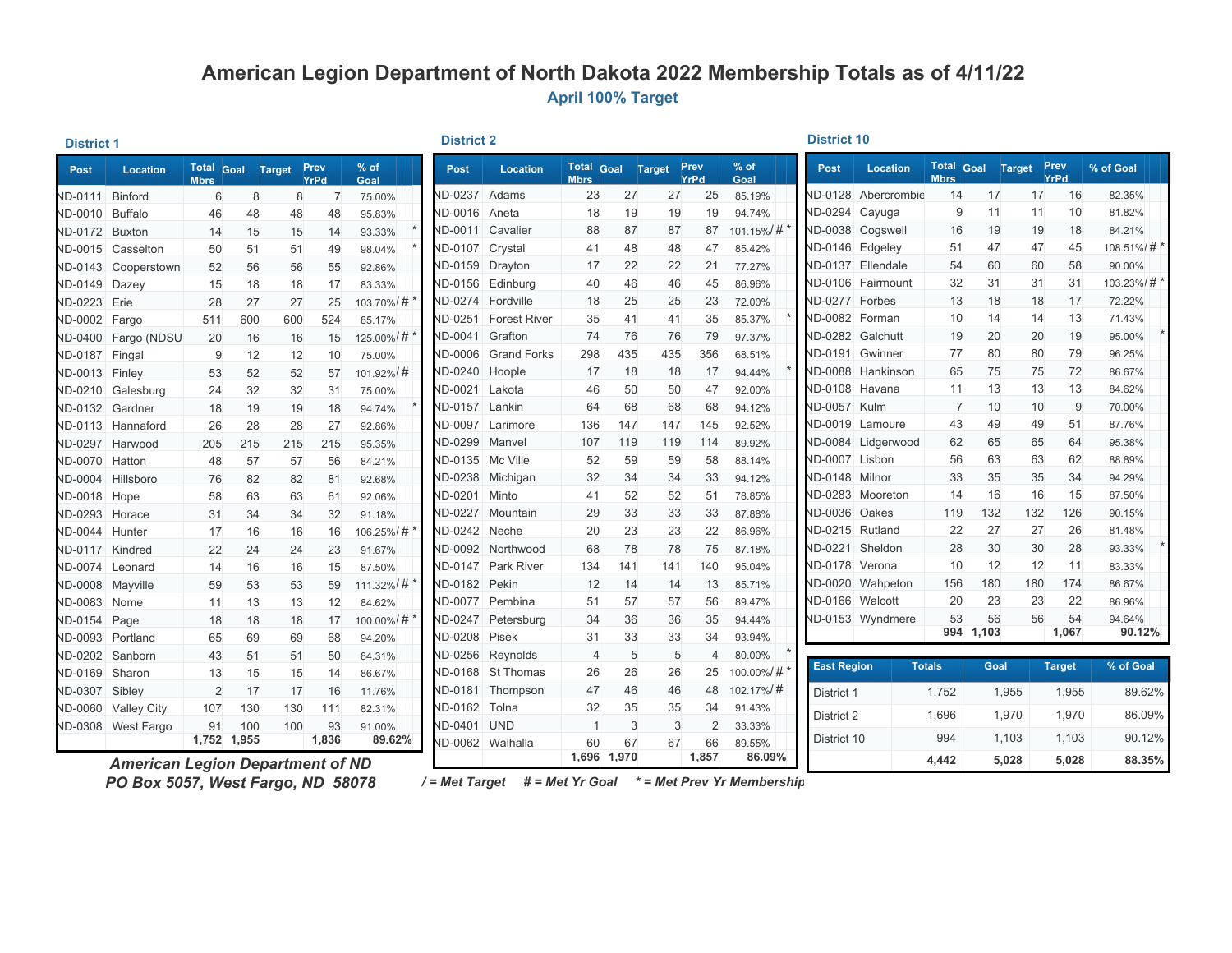### **American Legion Department of North Dakota 2022 Membership Totals as of 4/11/22 April 100% Target**

#### **District 3**

| <b>Post</b>    | <b>Location</b> | <b>Total</b><br><b>Mbrs</b> | Goal | <b>Target</b>  | Prev<br>YrPd | $%$ of<br>Goal |          |
|----------------|-----------------|-----------------------------|------|----------------|--------------|----------------|----------|
| <b>ND-0262</b> | <b>Belcourt</b> | 45                          | 49   | 49             | 47           | 91.84%         |          |
| <b>ND-0129</b> | <b>Bisbee</b>   | 10                          | 12   | 12             | 12           | 83.33%         |          |
| <b>ND-0061</b> | <b>Brocket</b>  | 5                           | 6    | 6              | 6            | 83.33%         |          |
| <b>ND-0079</b> | Cando           | 85                          | 83   | 83             | 81           | 102.41%/#*     |          |
| <b>ND-0024</b> | Devils Lake     | 84                          | 75   | 75             | 71           | 112.00%/#*     |          |
| <b>ND-0185</b> | <b>Dunseith</b> | 14                          | 17   | 17             | 14           | 82.35%         |          |
| <b>ND-0193</b> | Edmore          | 9                           | 11   | 11             | 10           | 81.82%         |          |
| <b>ND-0266</b> | Hampden         | 10                          | 12   | 12             | 11           | 83.33%         |          |
| <b>ND-0217</b> | Knox            | 12                          | 13   | 13             | 12           | 92.31%         | $^\star$ |
| <b>ND-0098</b> | Langdon         | 136                         | 145  | 145            | 139          | 93.79%         |          |
| <b>ND-0101</b> | Leeds           | 25                          | 25   | 25             | 22           | 100.00%/#*     |          |
| <b>ND-0123</b> | Maddock         | 49                          | 52   | 52             | 51           | 94.23%         |          |
| <b>ND-0179</b> | Milton          | 21                          | 23   | 23             | 22           | 91.30%         |          |
| <b>ND-0086</b> | Minnewaukan     | 25                          | 27   | 27             | 26           | 92.59%         |          |
| <b>ND-0164</b> | Osnabrock       | 6                           | 10   | 10             | 9            | 60.00%         |          |
| <b>ND-0194</b> | Rolette         | 73                          | 73   | 73             | 72           | 100.00%/#*     |          |
| <b>ND-0235</b> | Rolla           | 68                          | 66   | 66             | 64           | 103.03%/#*     |          |
| <b>ND-0023</b> | Rugby           | 158                         | 153  | 153            | 154          | 103.27%/#*     |          |
| <b>ND-0125</b> | Saint John      | 6                           | 7    | $\overline{7}$ | 6            | 85.71%         | $\ast$   |
| <b>ND-0276</b> | Sarles          | 39                          | 39   | 39             | 38           | 100.00%/#*     |          |
| <b>ND-0268</b> | York            | 16                          | 17   | 17             | 16           | 94.12%         |          |
|                |                 | 896                         | 915  |                | 883          | 97.92%         |          |

| <b>Central Region</b> | <b>Totals</b> | Goal  | <b>Target</b> | % of Goal |
|-----------------------|---------------|-------|---------------|-----------|
| District 3            | 896           | 915   | 915           | 97.92%    |
| District 4            | 747           | 822   | 822           | 90.88%    |
| District 5            | 1,256         | 1,358 | 1,358         | 92.49%    |
|                       | 2,899         | 3,095 | 3,095         | 93.67%    |

*American Legion Department of North Dakota PO Box 5057 West Fargo, ND 58078*

| <b>District</b> |  |  |
|-----------------|--|--|
|                 |  |  |

| Post           | <b>Location</b> | <b>Total</b><br><b>Mbrs</b> | Goal | <b>Target</b> | Prev<br>YrPd | $%$ of<br>Goal |
|----------------|-----------------|-----------------------------|------|---------------|--------------|----------------|
| <b>ND-0175</b> | Bowdon          | $\overline{4}$              | 6    | 6             | 5            | 66.67%         |
| <b>ND-0025</b> | Carrington      | 47                          | 52   | 52            | 50           | 90.38%         |
| <b>ND-0033</b> | Fessenden       | 28                          | 37   | 37            | 37           | 75.68%         |
| <b>ND-0250</b> | Gackle          | 66                          | 76   | 76            | 75           | 86.84%         |
| <b>ND-0056</b> | Goodrich        | 49                          | 54   | 54            | 53           | 90.74%         |
| <b>ND-0028</b> | Harvey          | 35                          | 41   | 41            | 35           | 85.37%         |
| <b>ND-0014</b> | Jamestown       | 182                         | 200  | 200           | 187          | 91.00%         |
| <b>ND-0103</b> | Kensal          | 50                          | 53   | 53            | 54           | 94.34%         |
| <b>ND-0124</b> | Mc Clusky       | 34                          | 34   | 34            | 33           | 100.00%/#      |
| <b>ND-0160</b> | McHenry         | 9                           | 8    | 8             | 7            | 112.50%/#      |
| <b>ND-0245</b> | Medina          | 19                          | 22   | 22            | 21           | 86.36%         |
| <b>ND-0030</b> | New Rockford    | 71                          | 71   | 71            | 79           | 100.00%/#      |
| <b>ND-0265</b> | Streeter        | 43                          | 41   | 41            | 41           | 104.88%/#      |
| <b>ND-0017</b> | Sykeston        | 35                          | 39   | 39            | 39           | 89.74%         |
| <b>ND-0236</b> | Wimbledon       | 53                          | 60   | 60            | 57           | 88.33%         |
| <b>ND-0205</b> | Woodworth       | 22                          | 28   | 28            | 27           | 78.57%         |
|                |                 | 747                         | 822  |               | 800          | 90.88%         |

#### **District 5**

| <b>Post</b>    | Location           | <b>Total</b><br><b>Mbrs</b> | Goal  | <b>Target</b> | Prev<br>YrPd | $%$ of<br>Goal |          |
|----------------|--------------------|-----------------------------|-------|---------------|--------------|----------------|----------|
| <b>ND-0053</b> | Ashlev             | 31                          | 31    | 31            | 29           | 100.00%/#*     |          |
| <b>ND-0001</b> | <b>Bismarck</b>    | 558                         | 615   | 615           | 606          | 90.73%         |          |
| <b>ND-0260</b> | Fredonia           | 20                          | 21    | 21            | 20           | 95.24%         | $\ast$   |
| <b>ND-0049</b> | Garrison           | 91                          | 100   | 100           | 98           | 91.00%         |          |
| <b>ND-0126</b> | Hazelton           | 22                          | 24    | 24            | 23           | 91.67%         |          |
| <b>ND-0054</b> | Linton             | 91                          | 98    | 98            | 96           | 92.86%         |          |
| <b>ND-0072</b> | Napoleon           | 98                          | 104   | 104           | 105          | 94.23%         |          |
| <b>ND-0212</b> | Tappen             | 13                          | 14    | 14            | 13           | 92.86%         | $^\star$ |
| <b>ND-0133</b> | <b>Turtle Lake</b> | 80                          | 83    | 83            | 83           | 96.39%         |          |
| <b>ND-0012</b> | Washburn           | 121                         | 126   | 126           | 123          | 96.03%         |          |
| <b>ND-0163</b> | Wilton             | 39                          | 48    | 48            | 45           | 81.25%         |          |
| <b>ND-0065</b> | Wing               | 43                          | 46    | 46            | 45           | 93.48%         |          |
| <b>ND-0087</b> | Wishek             | 49                          | 48    | 48            | 47           | 102.08%/#*     |          |
|                |                    | 1,256                       | 1,358 |               | 1,333        | 92.49%         |          |

|        | Department Office 701-293-3120 |                      | Website: ndlegion.org                           |  |  |  |
|--------|--------------------------------|----------------------|-------------------------------------------------|--|--|--|
|        | <b>Position</b>                | <b>Officer</b>       | <b>Email Address</b>                            |  |  |  |
| Dept   | Commander                      | Steven D Anderson    | usmcanderson7797@gmail.com                      |  |  |  |
|        | Vice Commander                 |                      | Clarence L Carroll III abnavnitc@yahoo.com      |  |  |  |
|        | Vice Commander                 | Thomas P Ryan        | tpryan1953@yahoo.com                            |  |  |  |
|        | <b>Vice Commander</b>          | Troy A Reemtsma      | midnightmoon1969@hotmail.com                    |  |  |  |
| Dist 1 | Commander                      | Dennis C Kubischta   | dmk@ictc.com                                    |  |  |  |
|        | Vice Commander                 | Jon H Veile          | majjonveile@invisimax.com                       |  |  |  |
|        | Dist 2 Commander               | Troy L Estvold       | testvold80@gmail.com                            |  |  |  |
|        | Vice Commander                 |                      | Erica J Claus-Nums: ericaclausnumsali@gmail.com |  |  |  |
|        | Dist 3 Commander               | <b>Tony Phillips</b> | xroadsking@live.com                             |  |  |  |
|        | Vice Commander                 | Jacob Volk           | msgvolk@yahoo.com                               |  |  |  |
| Dist 4 | Commander                      | Douglas D Wittmier   | ginakaye58@yahoo.com                            |  |  |  |
|        | Dist 5 Commander               | <b>Brad J Huber</b>  | brad.huber69@yahoo.com                          |  |  |  |
|        | Vice Commander                 | Ronald Dykema        | hayguy@bektel.com                               |  |  |  |
|        | Dist 6 Commander               | Allan Magnuson       | magnusonallan@yahoo.com                         |  |  |  |
|        | Vice Commander                 | Cailey Soland        | cailey.1.thompson@gmail.com                     |  |  |  |
| Dist 7 | Commander                      |                      | George H Reichenbe gmreichenberg@westriv.com    |  |  |  |
|        | Vice Commander                 | Vernon R Laning      | VLANING@BIS.MIDCO.NET                           |  |  |  |
| Dist 8 | Commander                      | Jason D Anderson     | janderson@swhealthcare.net                      |  |  |  |
|        | Vice Commander                 | Alan Fehr            | alanfehr_ndng@usa.com                           |  |  |  |
| Dist 9 | Commander                      | Timothy Deneke       | wahatonen@gmail.com                             |  |  |  |
|        | Dist 10 Commander              | William F Carroll Jr | wfcarrolljr0870@yahoo.com                       |  |  |  |
|        | Vice Commander                 | Brennan D Bell       | b bell69@hotmail.com                            |  |  |  |

*/ = Met Target # = Met Yr Goal \* = Met Prev Yr Membership*